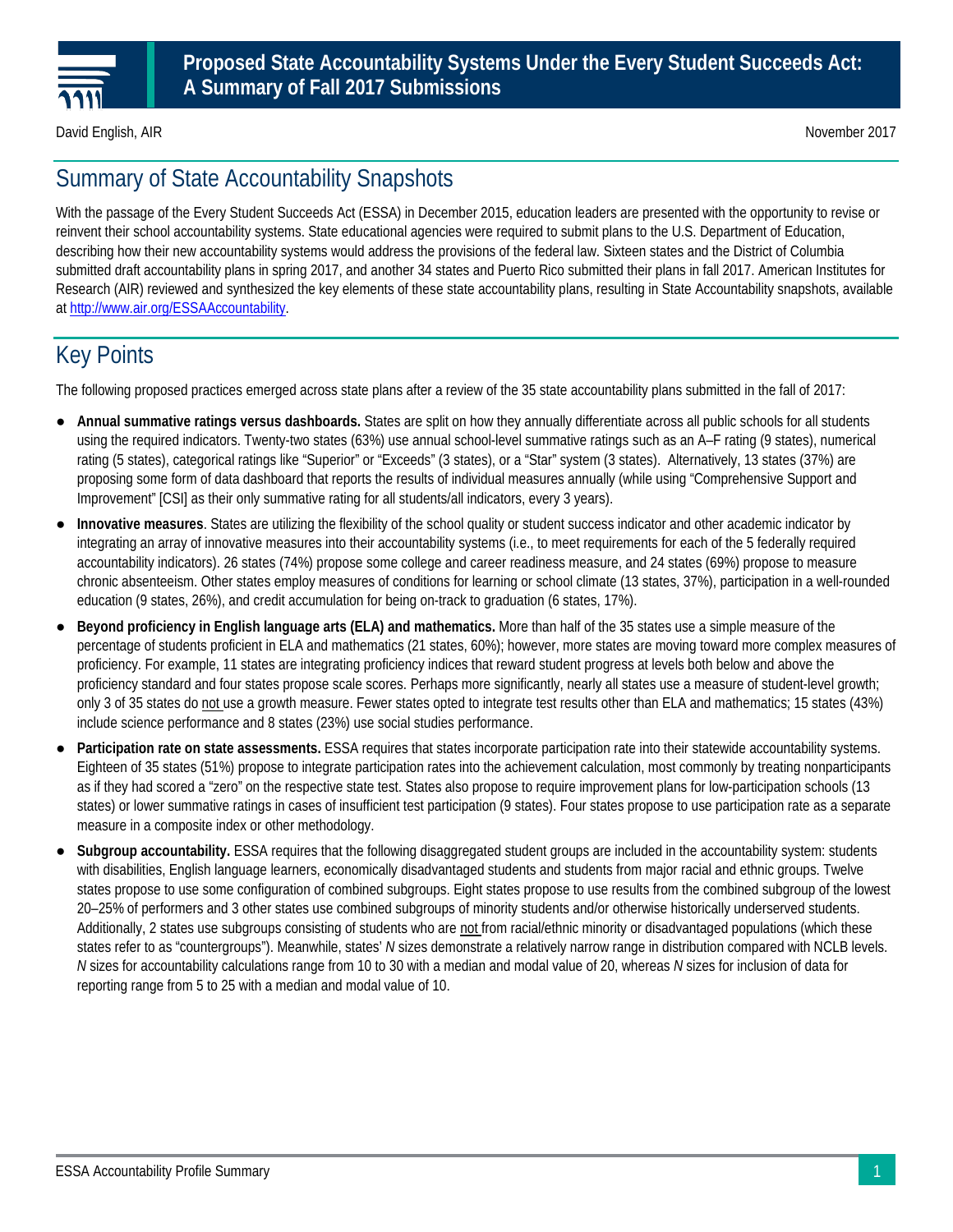#### State Accountability Practices

**Summative ratings.** States are split on how they annually differentiate across all public schools and all students using all required indicators.

More than a third are using some form of a dashboard that reports the results of individual measures annually (13 states, 37%).

Of those using an annual summative rating, 9 states will use an A–F rating, whereas others will use stars, numerical scores, and other categories such as "Exceeding" or "Superior."

**Academic measures**. States are going beyond minimum ESSA requirements by using a diversity of models for measuring achievement, student growth, and graduation rate. 5, 14%



Numerical score:

Stars: 3, 8%

Other category ("Exceeding," etc.): 3, 9%

Note: Future versions of this document will include data on the English language proficiency progress measure as states finalize models that are described in varying stages of development in state plans.

**Innovative measures.** Through flexibility of the school quality and student success indicator and the "other academic" indicator, states have proposed innovative measures at all stages in the prekindergarten to workforce educational trajectory that predict important student outcomes.



Dashboard (Comprehensive/ targeted support and improvement only): 13, 37%

Undefined summative rating: 2, 6%

A-F: 9, 26%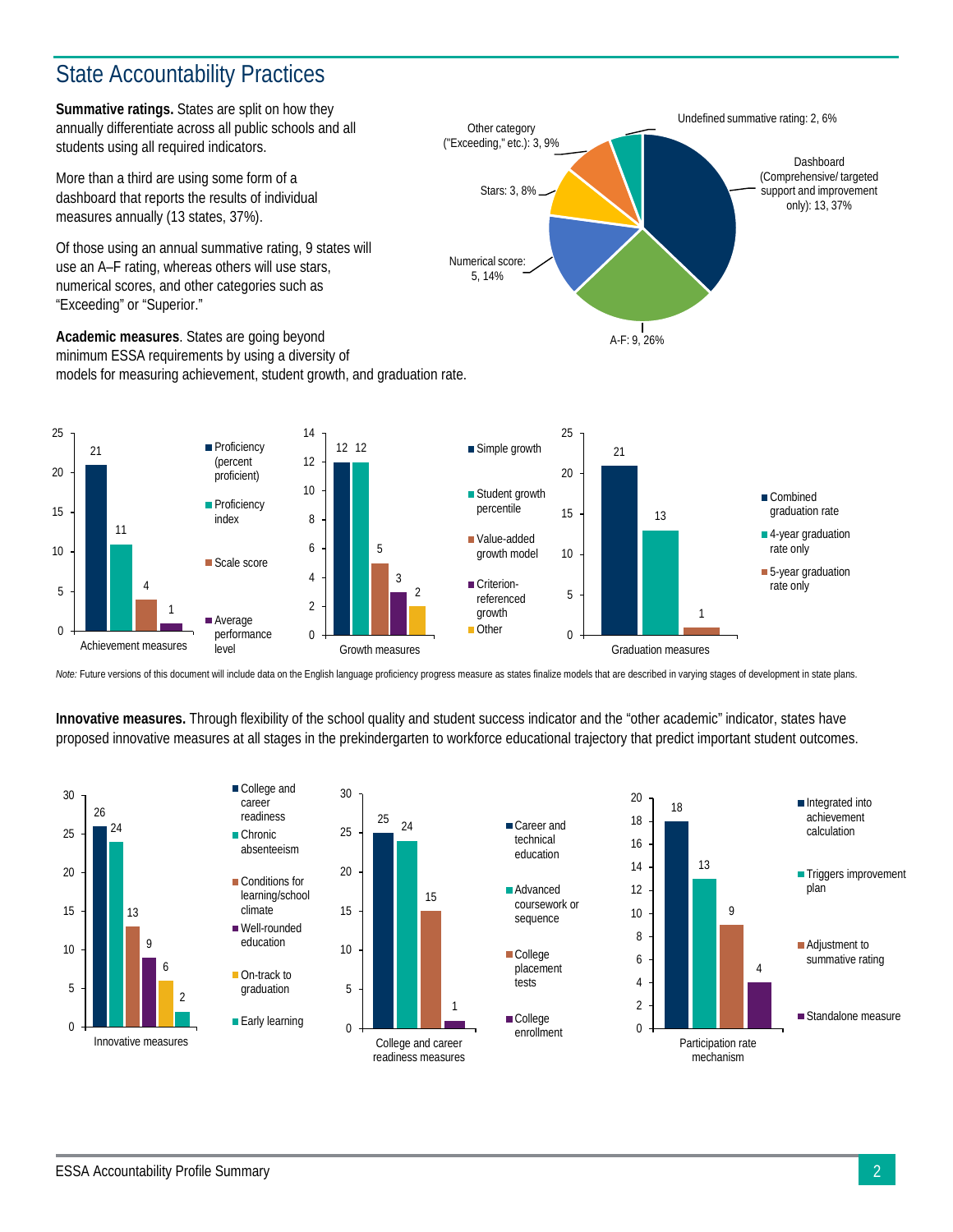### State-by-State Tables

The following state data tables and explanation of terms summarize key factors in differentiating schools annually and identifying schools for comprehensive support and improvement (CSI) and targeted support and improvement (TSI) based on all students or subgroup performance, respectively.

| <b>State</b>   | <b>Summative Ratings</b><br>(number of performance ratings)                                                              | Achievement<br>Measure(s)                                            | Growth<br>Measure(s)                                                                  | <b>State Test Subjects</b><br>Beyond ELA, Math            | <b>Participation Rate</b><br><b>Inclusion</b>                    |
|----------------|--------------------------------------------------------------------------------------------------------------------------|----------------------------------------------------------------------|---------------------------------------------------------------------------------------|-----------------------------------------------------------|------------------------------------------------------------------|
| Alabama        | Summative "classification" (undefined)                                                                                   | Proficiency                                                          | Simple                                                                                | n/a                                                       | Summative, Plan                                                  |
| Alaska         | "Comprehensive Support" to "Superior" (5)                                                                                | Proficiency                                                          | Simple                                                                                | n/a                                                       | Achv, Summative, Plan                                            |
| Arkansas       | $A-F$                                                                                                                    | Index                                                                | VAM, SGP                                                                              | SCI                                                       | Plan                                                             |
| California     | CSI/TSI only                                                                                                             | Scale score                                                          | n/a                                                                                   | n/a                                                       | Measure                                                          |
| Florida        | $A-F$                                                                                                                    | Proficiency                                                          | Simple                                                                                | SCI, SS                                                   | Summative, Plan                                                  |
| Georgia        | 1-100 index value                                                                                                        | Index                                                                | SGP                                                                                   | SCI, SS                                                   | Achv                                                             |
| Hawaii         | CSI/TSI only                                                                                                             | Proficiency                                                          | SGP                                                                                   | n/a                                                       | Achy                                                             |
| Idaho          | CSI/TSI only                                                                                                             | Proficiency                                                          | n/a                                                                                   | n/a                                                       | Plan                                                             |
| Indiana        | A-F                                                                                                                      | Proficiency                                                          | Criterion                                                                             | n/a                                                       | Achv                                                             |
| lowa           | $1-100$ score                                                                                                            | Proficiency, Scale score                                             | SGP                                                                                   | n/a                                                       | Measure                                                          |
| Kansas         | CSI/TSI only                                                                                                             | Proficiency                                                          | n/a                                                                                   | n/a                                                       | Plan                                                             |
| Kentucky       | Stars (5)                                                                                                                | Index                                                                | Simple                                                                                | SCI, SS                                                   | Achv                                                             |
| Maryland       | Stars (5)                                                                                                                | Proficiency, Average<br>Performance Level                            | SGP                                                                                   | SCI                                                       | Achy                                                             |
| Minnesota      | CSI/TSI only                                                                                                             | Proficiency                                                          | Simple                                                                                | n/a                                                       | Achv                                                             |
| Mississippi    | A-F $("+"/" -")$                                                                                                         | Proficiency                                                          | Simple                                                                                | SCI, SS                                                   | Summative                                                        |
| Missouri       | CSI/TSI only                                                                                                             | Index                                                                | VAM                                                                                   | n/a                                                       | Achv                                                             |
| Montana        | 0-100% index value                                                                                                       | Proficiency                                                          | Other                                                                                 | SCI                                                       | Achv                                                             |
| Nebraska       | Needs Improvement to Excellent (4)                                                                                       | Scale score                                                          | Simple                                                                                | SCI                                                       | Measure                                                          |
| New Hampshire  | CSI/TSI only                                                                                                             | Proficiency                                                          | SGP                                                                                   | n/a                                                       | Achv                                                             |
| New York       | CSI/TSI only                                                                                                             | Index                                                                | SGP                                                                                   | SCI, SS                                                   | Achv, Plan                                                       |
| North Carolina | $A-F$                                                                                                                    | Proficiency                                                          | VAM                                                                                   | SCI                                                       | Achv                                                             |
| Ohio           | $A-F$                                                                                                                    | Index                                                                | VAM                                                                                   | SCI, SS                                                   | Achv                                                             |
| Oklahoma       | $A-F$ (and "-")                                                                                                          | Scale score                                                          | Simple                                                                                | SCI                                                       | Summative                                                        |
| Pennsylvania   | CSI/TSI only                                                                                                             | Proficiency                                                          | Other                                                                                 | SCI                                                       | Plan                                                             |
| Puerto Rico    | CSI/TSI only                                                                                                             | Proficiency                                                          | Simple                                                                                | Spanish language arts                                     | Measure                                                          |
| Rhode Island   | Stars (5)                                                                                                                | Index                                                                | SGP                                                                                   | n/a                                                       | Achv, Summative                                                  |
| South Carolina | "Unsatisfactory" to "Excellent" (5)                                                                                      | Index                                                                | VAM                                                                                   | SCI, SS                                                   | Achv, Summative, Plan                                            |
| South Dakota   | $1-100$ score                                                                                                            | Index                                                                | Criterion                                                                             | n/a                                                       | Achv, Plan                                                       |
| Texas          | $A-F$                                                                                                                    | Proficiency                                                          | Simple                                                                                | SCI, SS, WRT                                              | Plan                                                             |
| Utah           | $A-F$                                                                                                                    | Proficiency                                                          | SGP, Criterion                                                                        | SCI                                                       | n/a (reported only)                                              |
| Virginia       | CSI/TSI only                                                                                                             | Proficiency                                                          | Simple                                                                                | n/a                                                       | Plan                                                             |
| Washington     | 1-10 score                                                                                                               | Proficiency                                                          | SGP                                                                                   | n/a                                                       | Achv, Summative, Plan                                            |
| West Virginia  | CSI/TSI only                                                                                                             | Index                                                                | Simple                                                                                | n/a                                                       | Achy                                                             |
| Wisconsin      | CSTI/TSI only                                                                                                            | Index                                                                | SGP                                                                                   | n/a                                                       | Achv                                                             |
| Wyoming        | Overall performance levels (undefined)                                                                                   | Proficiency                                                          | SGP                                                                                   | n/a                                                       | Summative                                                        |
| State totals   | CSI/TSI only (13, 37%); A-F (9, 26%);<br>Numerical (5, 14%); Other category (3,<br>9%); Stars (3, 8%); Undefined (2, 6%) | Proficiency (21); Index<br>$(11)$ ; Scale Score $(4)$ ;<br>Other (1) | SGP (12); Simple<br>$(12)$ ; VAM $(5)$ ;<br>Criterion (3); n/a<br>$(3)$ ; Other $(2)$ | n/a (18); SCI (15); SS<br>(8); WRT (1); Spanish<br>2nd(1) | Achv (18); Plan (13);<br>Summative (9);<br>Measure (4); n/a (1); |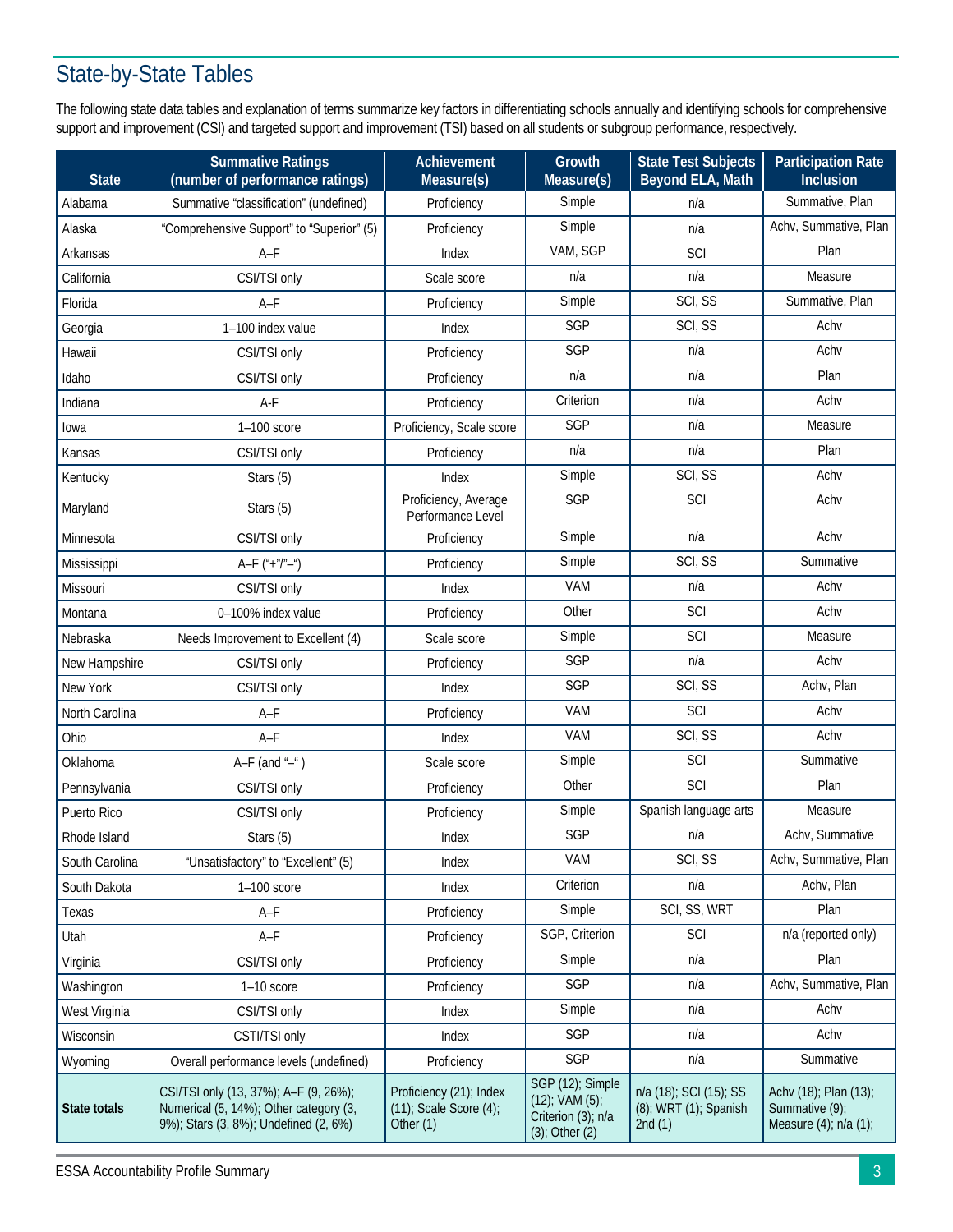## State-by-State Tables

|                |                                                                        | <b>Innovative Measures</b>                           |                                                                      |                                                                                                                                   |                                                                                                                                                         |
|----------------|------------------------------------------------------------------------|------------------------------------------------------|----------------------------------------------------------------------|-----------------------------------------------------------------------------------------------------------------------------------|---------------------------------------------------------------------------------------------------------------------------------------------------------|
| <b>State</b>   | <b>Graduation Rate</b><br><b>Measure</b>                               | College/Career<br><b>Readiness</b>                   | <b>Other</b>                                                         | Non-required<br>subgroups                                                                                                         | N-size for subgroups<br>(Accountability/Reporting)                                                                                                      |
| Alabama        | Combined                                                               | ADV, CPT, CTE                                        | <b>CHR</b>                                                           | n/a                                                                                                                               | 20/10                                                                                                                                                   |
| Alaska         | Combined                                                               | ADV, CPT, CTE                                        | CHR, EAR, OTG, WRE                                                   | n/a                                                                                                                               | 10/5                                                                                                                                                    |
| Arkansas       | Combined                                                               | ADV, CPT, CTE                                        | CHR, OTG, WRE                                                        | n/a                                                                                                                               | 15/10                                                                                                                                                   |
| California     | 4-year                                                                 | ADV, CTE                                             | CFL, CHR, WRE                                                        | Foster youth, Homeless                                                                                                            | 30/11                                                                                                                                                   |
| Florida        | 4-year                                                                 | ADV, CTE                                             | n/a                                                                  | Lowest 25%                                                                                                                        | 10/10                                                                                                                                                   |
| Georgia        | Combined                                                               | ADV, COL, CPT, CTE                                   | CFL, CHR, WRE                                                        | n/a                                                                                                                               | 15/15                                                                                                                                                   |
| Hawaii         | 4-year                                                                 | n/a                                                  | <b>CHR</b>                                                           | n/a                                                                                                                               | 20/20                                                                                                                                                   |
| Idaho          | 4-year                                                                 | ADV, CTE                                             | CFL                                                                  | CRE                                                                                                                               | 10/5                                                                                                                                                    |
| Indiana        | Combined                                                               | ADV, CTE                                             | <b>CHR</b>                                                           | n/a                                                                                                                               | 20/10                                                                                                                                                   |
| lowa           | Combined                                                               | n/a                                                  | CFL                                                                  | n/a                                                                                                                               | 20/10                                                                                                                                                   |
| Kansas         | 4-year                                                                 | n/a                                                  | CFL, CHR                                                             | n/a                                                                                                                               | 30/10                                                                                                                                                   |
| Kentucky       | Combined                                                               | ADV, CPT, CTE                                        | CFL, CHR, WRE                                                        | <b>CHU</b>                                                                                                                        | 10/10                                                                                                                                                   |
| Maryland       | Combined                                                               | ADV, CTE                                             | CFL, CHR, OTG, WRE                                                   | n/a                                                                                                                               | 10/30                                                                                                                                                   |
| Minnesota      | Combined                                                               | n/a                                                  | <b>CHR</b>                                                           | Countergroup                                                                                                                      | 20/10                                                                                                                                                   |
| Mississippi    | 4-year                                                                 | ADV, CPT, CTE                                        | n/a                                                                  | Lowest 25%                                                                                                                        | 10/10                                                                                                                                                   |
| Missouri       | 4-year                                                                 | n/a                                                  | <b>CHR</b>                                                           | n/a                                                                                                                               | 30/10                                                                                                                                                   |
| Montana        | 4-year                                                                 | ADV, CPT, CTE                                        | CFL, CHR                                                             | n/a                                                                                                                               | 20/20                                                                                                                                                   |
| Nebraska       | Combined                                                               | n/a                                                  | CFL, CHR                                                             | n/a                                                                                                                               | 25/10                                                                                                                                                   |
| New Hampshire  | 5-year                                                                 | ADV, CPT, CTE                                        | <b>WRE</b>                                                           | Lowest 25%                                                                                                                        | 11/11                                                                                                                                                   |
| New York       | Combined                                                               | ADV, CTE                                             | CHR, WRE                                                             | n/a                                                                                                                               | 20/10                                                                                                                                                   |
| North Carolina | 4-year                                                                 | ADV, CPT, CTE                                        | n/a                                                                  | n/a                                                                                                                               | 30/10                                                                                                                                                   |
| Ohio           | Combined                                                               | ADV, CPT, CTE                                        | EAR, CHR                                                             | Gifted, Lowest 25%                                                                                                                | 15/10                                                                                                                                                   |
| Oklahoma       | Combined                                                               | ADV, CTE                                             | <b>CHR</b>                                                           | Countergroup                                                                                                                      | 10/10                                                                                                                                                   |
| Pennsylvania   | Combined                                                               | <b>CTE</b>                                           | <b>CHR</b>                                                           | n/a                                                                                                                               | 20/20                                                                                                                                                   |
| Puerto Rico    | 4-year                                                                 | CPT                                                  | CFL, OTG                                                             | n/a                                                                                                                               | 20/20                                                                                                                                                   |
| Rhode Island   | Combined                                                               | n/a                                                  | CFL, CHR                                                             | n/a                                                                                                                               | 20/10                                                                                                                                                   |
| South Carolina | 4-year                                                                 | ADV, CPT, CTE                                        | CFL                                                                  | Lowest 20%                                                                                                                        | 20/20                                                                                                                                                   |
| South Dakota   | 4-year                                                                 | ADV, CPT, CTE                                        | CHR                                                                  | CHU, Lowest 25%                                                                                                                   | 10/10                                                                                                                                                   |
| Texas          | Combined                                                               | ADV, CTE                                             | n/a                                                                  | n/a                                                                                                                               | 25/25                                                                                                                                                   |
| Utah           | Combined                                                               | ADV, CPT, CTE                                        | n/a                                                                  | Lowest 25%                                                                                                                        | 10/10                                                                                                                                                   |
| Virginia       | Combined                                                               | n/a                                                  | CHR                                                                  | n/a                                                                                                                               | 30/10                                                                                                                                                   |
| Washington     | Combined                                                               | ADV, CTE                                             | CHR, OTG                                                             | n/a                                                                                                                               | 20/10                                                                                                                                                   |
| West Virginia  | Combined                                                               | ADV, CTE                                             | CFL, CHR, OTG                                                        | n/a                                                                                                                               | 20/10                                                                                                                                                   |
| Wisconsin      | Combined                                                               | n/a                                                  | CHR                                                                  | n/a                                                                                                                               | 20/20                                                                                                                                                   |
| Wyoming        | 4-year                                                                 | ADV, CPT, CTE                                        | <b>WRE</b>                                                           | Lowest 25%                                                                                                                        | 20/10                                                                                                                                                   |
| State totals   | Combined (21, 60%); 4-<br>year rate (13, 37%); 5-<br>year only (1, 3%) | CTE (25); ADV (24);<br>CPT (15); n/a (9); COL<br>(1) | CHR (24); CFL (13); EAR<br>$(2)$ ; WRE $(9)$ ; OTG $(6)$ ;<br>n/a(5) | n/a (22); Low performers<br>$(8)$ ; CHU $(2)$ ;<br>Countergroup (2); Gifted<br>$(1)$ ; CRE $(1)$ ; Foster $(1)$ ;<br>Homeless (1) | Accountability: Median = 20,<br>Mode = $20$ , Mean = $19$ ,<br>Range = $10-30$<br>Reporting: Median = 10, Mode<br>$= 10$ , Mean $= 12$ , Range $= 5-25$ |